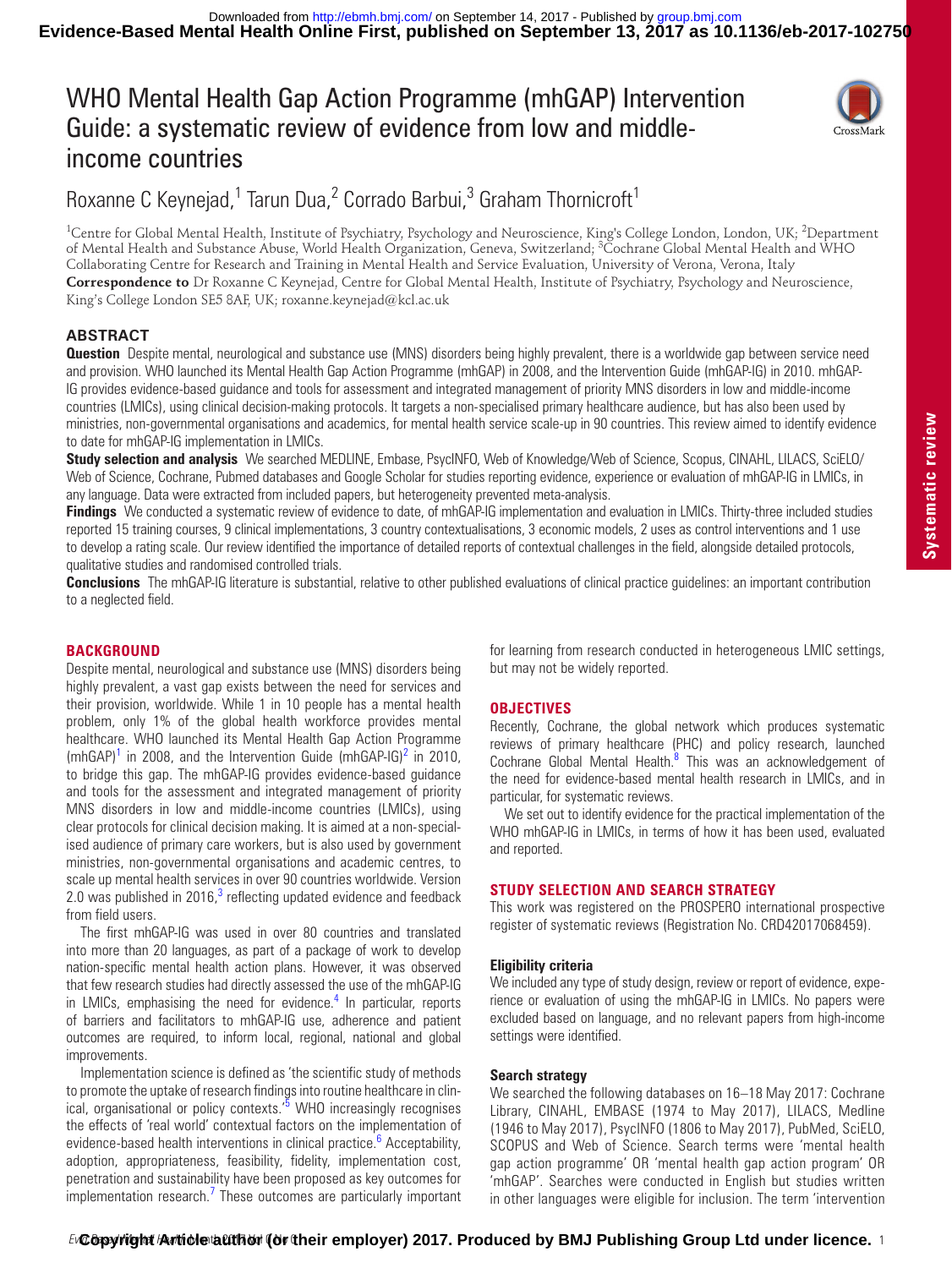



<span id="page-1-0"></span>**Figure 1** Flow of studies from identification to screening. HIC, high income country; mhGAP-IG, Mental Health Gap Action Programme Intervention Guide.

guide' was not included, due to its variable use in literature and in the field. In addition to database searches, the reference lists of relevant excluded papers were searched for relevant studies. Grey literature, including book chapters, conference workshops and web-based resources, was identified by repeating the search on Google Scholar. Studies published in LMICs were additionally sought through handsearching of non-Western online sources.

#### **Study selection and data extraction**

[Figure](#page-1-0) 1 shows the flow of studies from identification to screening, eligibility and inclusion. The titles and abstracts of the 117 non-duplicated papers were screened by RCK, excluding 71, which did not review or report on the evidence, experience or evaluation of using the WHO mhGAP-IG. No papers were excluded which met inclusion criteria but came from a high-income setting. The remaining 46 fulltext articles were assessed for eligibility by RCK, excluding a further 13 studies, which also did not review or report on the evidence, experience or evaluation of using the WHO mhGAP-IG. Data were extracted from the 33 papers eligible for inclusion, in the qualitative synthesis presented here, but the heterogeneity of mhGAP-IG uses, outcome measures and evaluations precluded meta-analysis. Data extracted included country involved, participants, sample size, nature of use, evaluation conducted and summary of findings.

#### **Findings**

The uses of the mhGAP-IG reported by the 33 included papers fell into six categories. These were mhGAP-IG use in training (15 studies), mhGAP-IG use in clinical practice (9 studies), local mhGAP-IG adaptation (3 studies), economic modelling (3 studies), use as a control intervention in randomised controlled trials (2 studies) and in one

case, as a model to develop a new rating scale. We review the included studies using these categories.

#### **Use in training**

Of the 33 included papers, 15 reported mhGAP-IG use in training (see online [Supplementary file 1](https://dx.doi.org/10.1136/eb-2017-102750)). Studies were conducted in seven African or Middle Eastern countries and four Asian countries. Ten courses trained non-medical PHC staff, two trained doctors,  $9^{10}$  one trained university student volunteers,<sup>11</sup> one trained volunteer 'champions'[12](#page-3-10) and another, school teachers.[13](#page-3-11) Sample sizes ranged from 12 in Sri Lanka to 1328 in the Philippines. Most studies reported experimental study designs, providing detail regarding participants, training and evaluation methods; three were more descriptive accounts, which did not include quantitative data.<sup>[9 14 15](#page-3-8)</sup>

Only two studies explicitly stated that learners were trained using all modules of the mhGAP-IG,  $16 \times 17$  although some studies did not clarify this. Most included papers used a subset of mhGAP-IG modules, with depression, psychosis, drug and alcohol use disorders, epilepsy and suicide being the most common<sup>10 17–20</sup>; three focused on develop-mental and behavioural disorders.<sup>[12 13 21](#page-3-10)</sup>

Course durations varied from 3 hours training for teachers about attention deficit hyperactivity disorder, followed by a 1.5-hour booster session,<sup>[13](#page-3-11)</sup> to 5 full days 'base course' followed by the mhGAP 'standard course'<sup>[16](#page-3-12)</sup> or 40 hours child psychiatry training over 2 weeks.<sup>21</sup> Most training lasted 2–3 days, combining didactic lecture teaching with videos, role plays, communication exercises and discussions. Only five studies provided supervision to participants after training.<sup>9 10 12 16</sup>

Ten included papers measured participant learning using pre and post-training knowledge assessments, the most common of which came from the WHO mhGAP monitoring and evaluation toolkit. Five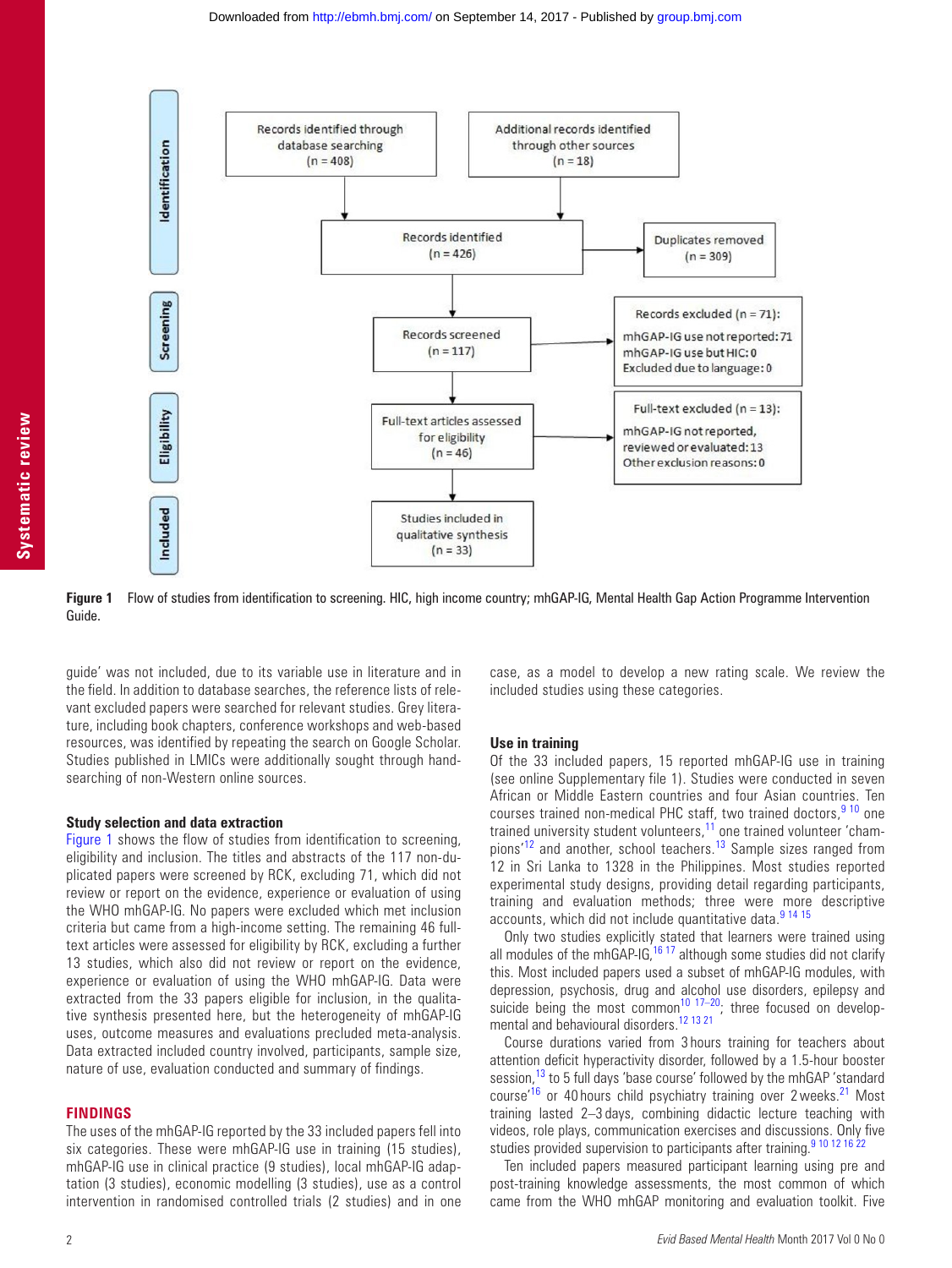studies reported the number of patients with priority MNS disorders diagnosed and treated following training<sup>10 16–19</sup> but only three reported or measured learner feedback.<sup>9 21 22</sup> One study provided detailed information about the subsequent career paths of learners on a 2-year child psychiatry MSc programme, and their contributions to local mental health services and research.<sup>[21](#page-3-14)</sup>

Two studies were protocols, but were included for their rich descrip-tions of the planned training intervention and evaluation.<sup>[10 19](#page-3-13)</sup> One protocol's final results paper was also included.<sup>[20](#page-3-15)</sup> The authors candidly outlined operational challenges arising during initial recruitment, which resulted in the ultimate published research differing significantly from the original protocol. They included a table comparing differences between what was planned and what was conducted, reflection on lessons learnt and listed challenges including lack of administrative support, lack of interest among PHC staff, difficulties with participant retention, unforeseen geopolitical eventualities, lack of locally tailored training resources and financial constraints. Another study reported local challenges, including the fact that training attendance was influenced by low per diem payments, which needed to cover accom-modation and other expenses.<sup>[16](#page-3-12)</sup> They noted that master trainers (experienced senior psychiatrists) were expected to cascade training without specific preparation, and recommended a formal introduction to the mhGAP-IG and its training approach. Methodological challenges highlighted by authors included selection of course attendants for prior interest in, or commitment to, mental health work, rather than a repre-sentative sample of healthcare staff.<sup>[10 18](#page-3-13)</sup>

One study developed avatar-assisted cascade training, a tablet-based tool.<sup>[12](#page-3-10)</sup> mhGAP-IG guidelines for developmental disorders were incorporated into animated, interactive narratives about three children and families, with training scenarios addressing psychoeducation, parent skills training, community participation, stigma and rights. 'Champion' volunteers delivered training to families of children with developmental disorders in their area. High initial costs of the system, which, once developed, provided an intervention at low cost, were addressed using a social franchise model. The authors summarise steps to replicate this public–private collaboration in other settings.

#### **Use in clinical practice**

Nine included papers described uses of the mhGAP-IG in clinical practice (See online [supplementary table 2\)](https://dx.doi.org/10.1136/eb-2017-102750). Studies were conducted in three African, one Asian and one South American country. Although most also included mhGAP-IG use in training, they were distinguished from the previous section for focusing on clinical outcomes of mhGAP-IG use by staff, following training. Five studies used the mhGAP-IG to address a set of priority MNS disorders<sup>23-27</sup> and four addressed a single diagnosis, namely depression, 28-30 or alcohol use disorder.<sup>31</sup> Six studies measured rates of case identification,<sup>[23 24 26–29](#page-3-16)</sup> three measured rates of follow-up<sup>24 26 29</sup> and three, clinical outcomes.<sup>25 29 31</sup>

Of the included clinical papers, seven worked with healthcare staff in a biomedical model and two from the same research group worked with traditional health practitioners (THPs; traditional and faith healers) in Kenya.<sup>29 30</sup> These studies showed that the mhGAP-IG depression module can be effectively used by THPs as well as more biomedical PHC workers, with depression diagnostic accuracy measures showing 86% specificity and 46% sensitivity.

Patient sample sizes varied from  $65^{24}$  $65^{24}$  $65^{24}$  in Haiti, to 1664 in Kenya, and staff sample sizes from  $11^{26}$  in Nepal, to 360 in Ethiopia.<sup>23</sup> Two studies described clinical applications of the mhGAP-IG using a mobile phone-operated 'app.' In Afghanistan, $^{27}$  $^{27}$  $^{27}$  an android-based mobile application using the mhGAP-IG, developed by a private enterprise, had been pretested for functionality and acceptability at Aga Khan Health Services in Pakistan and Afghanistan. Smartphones provided

by the study were used by about 125 PHC staff in community and facility-based roles. The app featured capability for patient registration, blended learning, interactive mhGAP-IG use for screening and management decision making, store and forward, and teleconsultation. In Kenya, $^{28}$  a simple mhGAP-IG app was used for depression screening. Focus group discussions and key informant interviews supported its acceptability and feasibility.

Several studies reported a range of implementation factors. One listed context-related strengths and challenges, $23$  such as political commitment, healthcare infrastructure, supervision and medication supply. Others conducted detailed evaluation of service user and health worker views and experiences.<sup>25</sup> 26

#### **Local adaptation**

Three papers reported local adaptations of the mhGAP-IG for their setting in Africa, the Middle East and Asia (see online [supplementary](https://dx.doi.org/10.1136/eb-2017-102750)  [table 3](https://dx.doi.org/10.1136/eb-2017-102750)). One study<sup>[32](#page-4-1)</sup> provided a detailed account of six steps taken to contextualise the mhGAP-IG in Nigeria, from situational analysis and stakeholder focus group discussions, to national consultation, pilot training and evaluation. It had a wider scope than the training (see online [supplementary table 1\)](https://dx.doi.org/10.1136/eb-2017-102750) and clinical (see online [supple](https://dx.doi.org/10.1136/eb-2017-102750)[mentary table 2\)](https://dx.doi.org/10.1136/eb-2017-102750) studies, but involved a smaller sample size and was only conducted in one state. The other two studies were more descriptive in nature. One described the use of the mhGAP-IG in the Eastern Mediterranean, in new community mental health services in Gaza and the West Bank, without presenting any evaluations, or details of how the mhGAP-IG was tailored to the setting.<sup>[33](#page-4-2)</sup> Another study described the adaptation of the mhGAP-IG dementia module for the Nepalese context, alongside cognitive assessment tools, postdiagnostic carer support and treatment protocols.<sup>[34](#page-4-3)</sup> The authors expressed the intention to evaluate its acceptability, suitability and impact, but did not report any evaluation data or details on how contextualisation took place.

#### **Economic modelling**

Three included papers used the mhGAP-IG to conduct economic modelling (see online [supplementary table 4\)](https://dx.doi.org/10.1136/eb-2017-102750). One paper used the mhGAP-IG epilepsy module to calculate the costs of full implementation and maintenance of recommended treatments in Zambia, as less than \$25.00 per patient, per year. $35$  The other two studies both used similar approaches (and had a researcher in common), with the first being an abstract describing economic modelling for India, $36$  and the second a full publication of modelling for five LMICs participating in the PRIME (PRogramme for Improving Mental health carE) consortium: Ethiopia, India, Nepal, South Africa and Uganda.[37](#page-4-6) This study used a dedicated tool to derive estimated total and incremental costs of scaled-up mental health service provision, broken down by mhGAP-IG diagnosis, type of expenditure and year of scale-up. Using identical methods for economic modelling in five diverse LMICs enabled the authors to calculate differences in costs of training, supervision and management, hospital-based services and inflation in different settings. They found that additional costs per year to reach target service coverage were less than \$0.10 per head of population, in each country.

### **Other uses**

Two papers used the mhGAP-IG as a control intervention for comparison in randomised controlled trials,  $38\frac{39}{9}$  and one used its training model to pilot and develop a new rating scale, of therapist competence in global mental health (see online [supplementary table 5](https://dx.doi.org/10.1136/eb-2017-102750)). The first two studies, based in India and Pakistan, $38$  and Zimbabwe, $39$  are examples of next steps taken in the field to conduct robust, randomised controlled trials of the low-intensity psychosocial interventions advocated by the mhGAP-IG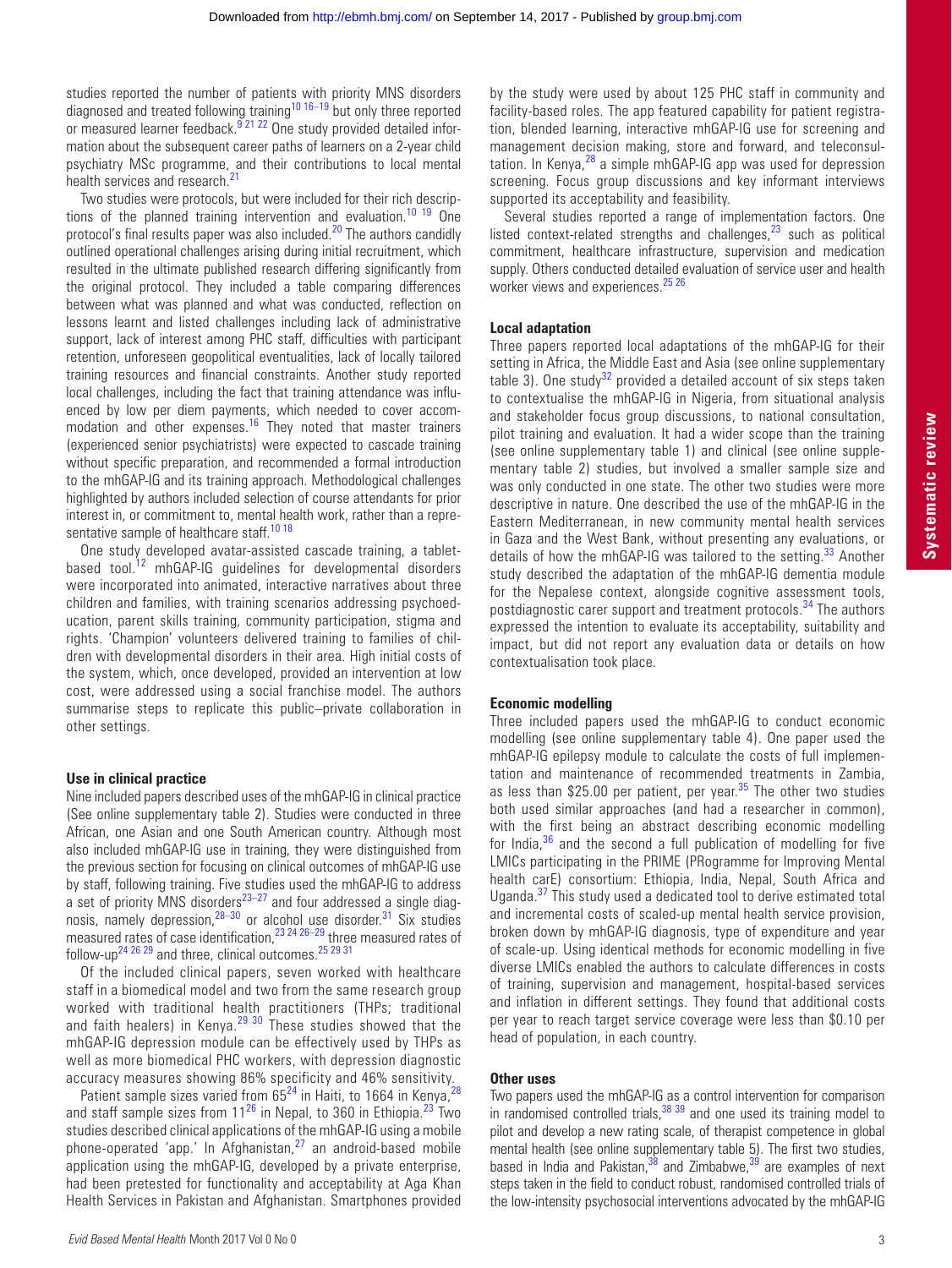alongside consideration of pharmacotherapy. The use of the mhGAP-IG for controlled implementation of 'enhanced treatment as usual' represents a valuable opportunity to acquire rigorous evidence of its utility in a range of LMICs. The development of the ENACT (ENhancing Assessment of Common Therapeutic factors) rating  $scale^{40}$  $scale^{40}$  $scale^{40}$  is a further important step in the growth of evidence-based practice and high-quality implementation science in the field of global mental health.

#### **Conclusions and clinical implications**

WHO's mhGAP-IG constitutes a landmark evidence-based tool to further its Comprehensive Mental Health Action Plan 2013–2020, aiming ultimately to achieve Universal Health Coverage. A recent review found only six published experimental studies of non-communicable disease clinical practice guideline implementation in LMICs.<sup>41</sup> The literature of 33 studies using the mhGAP-IG identified by our systematic review is therefore relatively substantial. Our narrative synthesis demonstrates how the mhGAP-IG has been enthusiastically taken up by clinicians, government ministries, trainers, educators and academics in a range of LMICs. Uses range from anticipated uses for local adaptation, training and clinical practice, to more creative mobile applications for isolated PHC workers, tablet-based avatar-assisted family training, economic modelling to support the case for funding, novel rating scales and comparison interventions in randomised controlled trials. Despite uptake in 90 countries, the literature is dominated by studies from a small proportion, indicating that much implementation is either not evaluated, or evaluations have not been as widely shared as they could be, with potential to benefit practitioners in other LMICs. In some cases, reliance on relatively limited pre and post-training knowledge assessments misses the opportunity for rich, contextual implementation research, which discusses real-world challenges to widespread uptake and scale-up; there are notable excep-tions.<sup>[16 18 20](#page-3-12)</sup> The increasing publication of research protocols<sup>10 19 25 38 39</sup> prior to study completion, featuring valuable implementation details, and encouraging openness about lessons learnt, enhances global mental health literature considerably. Our narrative review identified the importance of reporting contextual strengths and challenges to implementation facing practitioners in the field, alongside protocols, qualitative studies and randomised controlled trials. We welcome the new Cochrane Global Mental Health focus on high-quality evidence in this neglected research field. A next step in the evolving journey to integrate research into clinical practice in global mental health is standardised evaluation methods for use with the mhGAP-IG.<sup>41</sup> This could facilitate collection of large data sets, informing wider insights into contextual adaptation and optimal implementation of this enthusiastically adopted tool for evidence-based mental health.

**Disclaimer** The authors alone are responsible for the views expressed in this publication and they do not necessarily represent the decisions, policy or views of the World Health Organization.

**Competing interests** TD is a staff member of the World Health Organization.

**Provenance and peer review** Not commissioned; externally peer reviewed.

© Article author(s) (or their employer(s) unless otherwise stated in the text of the article) 2017. All rights reserved. No commercial use is permitted unless otherwise expressly granted.

doi:10.1136/eb-2017-102750

Received 10 June 2017; Revised 13 June 2017; Accepted 14 June 2017

#### **References**

- <span id="page-3-0"></span>1 **World Health Organization.** WHO Mental Health Gap Action Programme (mhGAP). 2017 [http://www.who.int/mental\\_health/mhgap/en/](http://www.who.int/mental_health/mhgap/en/) (accessed 3 Jun 2017).
- <span id="page-3-1"></span>2 **World Health Organization.** mhGAP intervention Guide for mental, neurological and substance use disorders in non-specialized health settings. 2010 [http://www.](http://www.who.int/mental_health/publications/mhGAP_intervention_guide/en/) [who.int/mental\\_health/publications/mhGAP\\_intervention\\_guide/en/](http://www.who.int/mental_health/publications/mhGAP_intervention_guide/en/) (accessed 3 Jun 2017).
- <span id="page-3-2"></span>3 **World Health Organization.** mhGAP intervention Guide – Version 2.0 for mental, neurological and substance user disorders in non-specialized health settings. 2016 [http://www.who.int/mental\\_health/mhgap/mhGAP\\_intervention\\_guide\\_02/en/](http://www.who.int/mental_health/mhgap/mhGAP_intervention_guide_02/en/) (accessed 3 Jun 2017).
- <span id="page-3-3"></span>4 **Dua T,** Barbui C, Patel AA, *et al*. Discussion of the updated WHO recommendations for mental, neurological, and substance use disorders. *[Lancet Psychiatry](http://dx.doi.org/10.1016/S2215-0366(16)30184-5)* 2016;**3**:1008–12.
- <span id="page-3-4"></span>5 **Implementation Science.** Aims and scope. 2017 [https://implementationscience.](https://implementationscience.biomedcentral.com/about) [biomedcentral.com/about](https://implementationscience.biomedcentral.com/about) (accessed 3 Jun 2017).
- <span id="page-3-5"></span>6 **Peters DH,** Tran NT, Adam T. Implementation research in health A practical guide. 2013 [http://who.int/alliance-hpsr/alliancehpsr\\_irpguide.pdf](http://who.int/alliance-hpsr/alliancehpsr_irpguide.pdf) (accessed 3 Jun 2017).
- <span id="page-3-6"></span>**Proctor E,** Silmere H, Raghavan R, *et al.* Outcomes for implementation research: conceptual distinctions, measurement challenges, and research agenda. *[Adm Policy](http://dx.doi.org/10.1007/s10488-010-0319-7)  [Ment Health](http://dx.doi.org/10.1007/s10488-010-0319-7)* 2011;**38**:65–76.
- <span id="page-3-7"></span>8 **Barbui C,** Purgato M, Churchill R, *et al*. Cochrane for global mental health. *[Lancet](http://dx.doi.org/10.1016/S2215-0366(17)30090-1)  [Psychiatry](http://dx.doi.org/10.1016/S2215-0366(17)30090-1)* 2017;**4**:e6.
- <span id="page-3-8"></span>9 **Humayun A,** Haq I, Khan FR, *et al*. Implementing mhGAP training to strengthen existing services for an internally displaced population in Pakistan. *[Glob Ment Health](http://dx.doi.org/10.1017/gmh.2017.1)* 2017;**4**:e6.
- <span id="page-3-13"></span>10 **Spagnolo J,** Champagne F, Leduc N, *et al*. Building system capacity for the integration of mental health at the level of primary care in Tunisia: a study protocol in global mental health. *[BMC Health Serv Res](http://dx.doi.org/10.1186/s12913-017-1992-y)* 2017;**17**:38.
- <span id="page-3-9"></span>11 **Ekore R,** Ajuwon A, Abdulmalik J, *et al*. Developing mental health peer counselling services for undergraduate students of a nigerian university: a pilot study. *IFE Psychologia* 2016;**24**:246–58.
- <span id="page-3-10"></span>12 **Hamdani SU,** Minhas FA, Iqbal Z, *et al*. Model for Service delivery for developmental disorders in Low-Income Countries. *[Pediatrics](http://dx.doi.org/10.1542/peds.2015-0861)* 2015;**136**:1166–72.
- <span id="page-3-11"></span>13 **Lasisi D,** Ani C, Lasebikan V, *et al*. Effect of attention-deficit-hyperactivity-disorder training program on the knowledge and attitudes of primary school teachers in Kaduna, North West Nigeria. *[Child Adolesc Psychiatry Ment Health](http://dx.doi.org/10.1186/s13034-017-0153-8)* 2017;**11**:11.
- 14 **Chammay RE,** Karam E, Ammar W. Mental health reform in Lebanon and the syrian crisis. *[Lancet Psychiatry](http://dx.doi.org/10.1016/S2215-0366(16)00055-9)* 2016;**3**:202–3.
- 15 **Ryland H,** Potter L, Hughes P. Psychiatry trainees' experiences of providing training in the WHO's mhGAP manual in Kashmir, India. *Int J Clin Neurosci Ment Health* 2015;**2**(Suppl 1):O7.
- <span id="page-3-12"></span>16 **Bruni A.** Assessing the efficacy of the Mental Health Gap Action Programme (mhGAP) training for non-specialized health workers in Ethiopia: Master's dissertation, 2014. [https://run.unl.pt/bitstream/10362/13220/1/Bruni%20Andrea%20TM%202014.](https://run.unl.pt/bitstream/10362/13220/1/Bruni%20Andrea%20TM%202014.pdf) [pdf](https://run.unl.pt/bitstream/10362/13220/1/Bruni%20Andrea%20TM%202014.pdf) (accessed 3 Jun 2017).
- 17 **Gureje O,** Abdulmalik J, Kola L, *et al*. Integrating mental health into primary care in Nigeria: report of a demonstration project using the mental health gap action programme intervention guide. *[BMC Health Serv Res](http://dx.doi.org/10.1186/s12913-015-0911-3)* 2015;**15**:242.
- 18 **Adebowale T,** Umkoro OL, Gater R, *et al*. Evaluation of a mental health training course for primary health care workers in Ogun State, South West, Nigeria. *Afr J Psychiatry* 2014;**17**:1–5.
- 19 **Siriwardhana C,** Adikari A, Van Bortel T, *et al*. An intervention to improve mental health care for conflict-affected forced migrants in low-resource primary care settings: a WHO MhGAP-based pilot study in Sri Lanka (COM-GAP study). *[Trials](http://dx.doi.org/10.1186/1745-6215-14-423)* 2013;**14**:423.
- <span id="page-3-15"></span>20 **Siriwardhana C,** Adikari A, Jayaweera K, *et al*. Integrating mental health into primary care for post-conflict populations: a pilot study. *[Int J Ment Health Syst](http://dx.doi.org/10.1186/s13033-016-0046-x)* 2016;**10**:10.
- <span id="page-3-14"></span>**Tesfaye M,** Abera M, Gruber-Frank C, et al. The development of a model of training in child psychiatry for non-physician clinicians in Ethiopia. *[Child Adolesc Psychiatry Ment](http://dx.doi.org/10.1186/1753-2000-8-6)  [Health](http://dx.doi.org/10.1186/1753-2000-8-6)* 2014;**8**:6.
- 22 **Budosan B,** O'Hanlon KP, Mahoney J, *et al*. Up scaling mental health and psychosocialservices in a disaster context: lessons learnt from the philippine region hardest hit by typhoon Haiyan. *Int J Med Med Sci* 2016;**8**:112–9.
- <span id="page-3-16"></span>23 **Ayano G,** Assefa D, Haile K, *et al*. Experiences, strengths and challenges ofintegration of mental health into primary care in Ethiopia. *Fam Med Med Sci Res* 2016;**5**:204.
- <span id="page-3-18"></span>24 **Grelotti DJ,** Lee AC, Fils-Aimé JR, *et al*. A pilot Initiative to deliver Communitybased Psychiatric Services in Rural Haiti after the 2010 earthquake. *[Ann Glob Health](http://dx.doi.org/10.1016/j.aogh.2015.08.028)* 2015;**81**:718–24.
- <span id="page-3-19"></span>25 **Hanlon C,** Alem A, Medhin G, *et al*. Task sharing for the care of severe mental disorders in a low-income country (TaSCS): study protocol for a randomised, controlled, non-inferiority trial. *[Trials](http://dx.doi.org/10.1186/s13063-016-1191-x)* 2016;**17**:76.
- <span id="page-3-21"></span>26 **Jordans MJ,** Luitel NP, Pokhrel P, *et al*. Development and pilot testing of a mental healthcare plan in Nepal. *[Br J Psychiatry](http://dx.doi.org/10.1192/bjp.bp.114.153718)* 2016;**208**(Suppl 56):s21–8.
- <span id="page-3-22"></span>27 **Khoja S,** Scott R, Husyin N, *et al*. Impact of simple conventional and Telehealth solutions on improving mental health in Afghanistan. *[J Telemed Telecare](http://dx.doi.org/10.1177/1357633X16674631)* 2016;**22**:495–8.
- <span id="page-3-17"></span>28 **Musyimi CW,** Mutiso VN, Haji ZR, *et al*. Mobile Based mhGAP-IG Depression Screening in Kenya. *[Community Ment Health J](http://dx.doi.org/10.1007/s10597-016-0072-9)* 2016:1–8.
- <span id="page-3-20"></span>29 **Musyimi CW,** Mutiso V, Ndetei DM, *et al*. Mental Health Outcomes of Psychosocial intervention among Traditional Health Practitioner Depressed patients in Kenya. *[Cult](http://dx.doi.org/10.1007/s11013-017-9527-x)  [Med Psychiatry](http://dx.doi.org/10.1007/s11013-017-9527-x)* 2017;**13**:1.
- 30 **Musyimi CW,** Mutiso VN, Musau AM, *et al*. Prevalence and determinants of depression among patients under the care of traditional health practitioners in a kenyan setting: policy implications. *[Transcult Psychiatry](http://dx.doi.org/10.1177/1363461517705590)* 2017;**54**:285–303.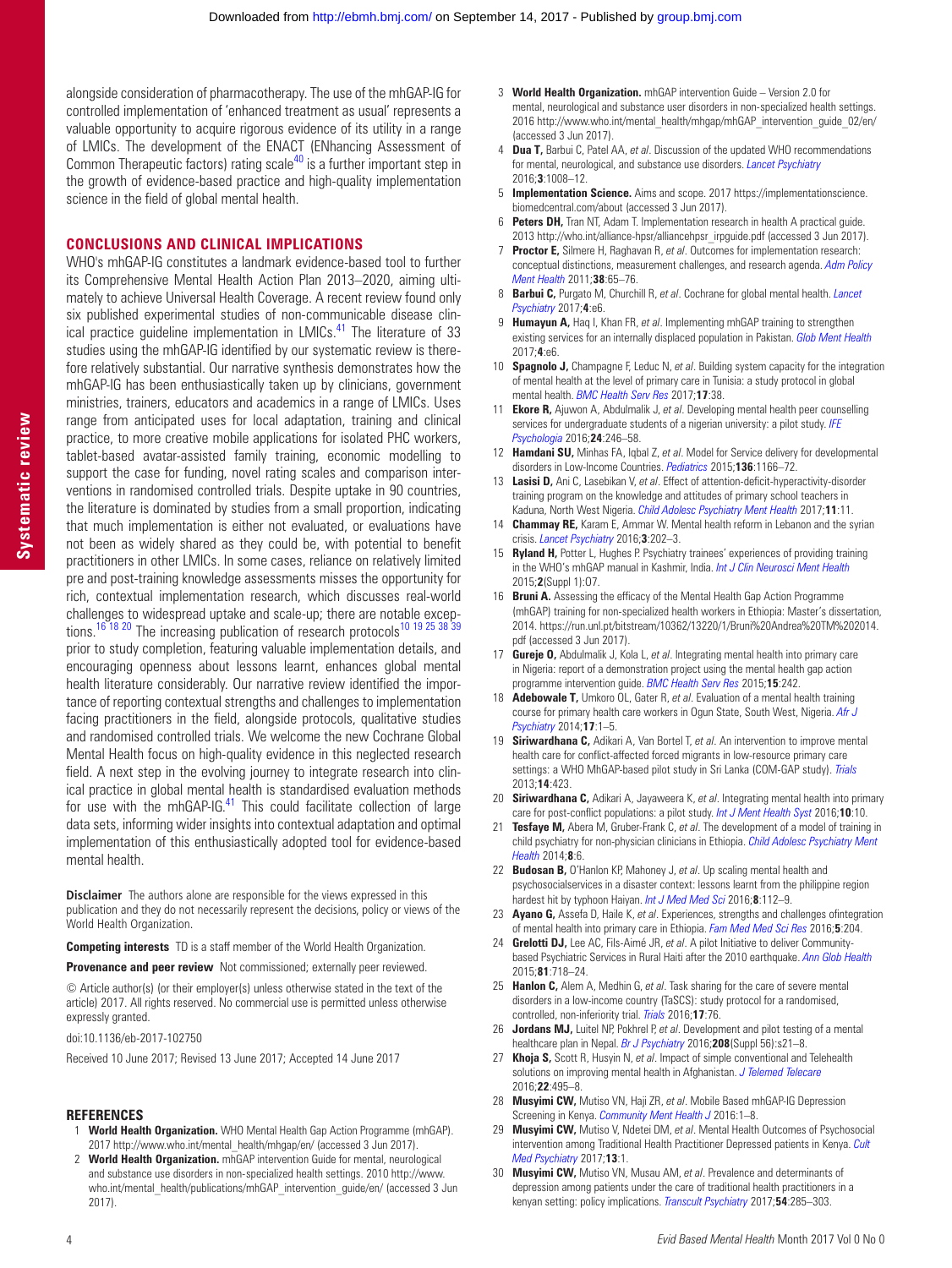- <span id="page-4-0"></span>31 **Sheikh WA,** Paul R, Banda H, *et al*. Impact of brief relapse prevention intervention in patients with alcohol dependence in Zambia. *[J Subst Use](http://dx.doi.org/10.3109/14659891.2015.1090494)* 2017;**22**:113–7.
- <span id="page-4-1"></span>32 **Abdulmalik J,** Kola L, Fadahunsi W, *et al*. Country contextualization of the mental health gap action programme intervention guide: a case study from Nigeria. *[PLoS Med](http://dx.doi.org/10.1371/journal.pmed.1001501)* 2013;**10**:e1001501.
- <span id="page-4-2"></span>33 **Gavlak D.** Learning to heal minds in the eastern mediterranean. *[Bull World Health](http://dx.doi.org/10.2471/BLT.16.021016)  [Organ](http://dx.doi.org/10.2471/BLT.16.021016)* 2016;**94**:714–5.
- <span id="page-4-3"></span>34 **Jha A,** Sapkota N. Dementia assessment and management protocol for doctors in Nepal. *JNMA J Nepal Med Assoc* 2013;**52**:292–8.
- <span id="page-4-4"></span>35 **Birbeck G,** Chomba E, Atadzhanov M, *et al*. The cost of implementing a nationwide program to decrease the epilepsy treatment gap in a low income, high gap country (P01.060). *[Neurology](http://dx.doi.org/10.1212/WNL.78.1_MeetingAbstracts.P01.060)* 2012;**78**:P01.060.
- <span id="page-4-5"></span>36 **Nanda S,** Shidhaye R, Ahuja S, *et al*. Financing Mental Health: estimation of Resource requirements for scaling up Mental Health Services using the United Nations-One Health Tool. *Indian J Psychiatry* 2016;**58**:s69–70.
- <span id="page-4-6"></span>37 **Chisholm D,** Burman-Roy S, Fekadu A, *et al*. Estimating the cost of implementing district mental healthcare plans in five low- and middle-income countries: the PRIME study. *[Br J Psychiatry](http://dx.doi.org/10.1192/bjp.bp.114.153866)* 2016;**208**:s71–8.
- <span id="page-4-7"></span>38 **Sikander S,** Lazarus A, Bangash O, *et al*. The effectiveness and cost-effectiveness of the peer-delivered thinking Healthy Programme for perinatal depression in Pakistan and India: the SHARE study protocol for randomised controlled trials. *[Trials](http://dx.doi.org/10.1186/s13063-015-1063-9)* 2015;**16**:534.
- <span id="page-4-8"></span>39 **Madhombiro M,** Dube-Marimbe B, Dube M, *et al*. A cluster randomised controlled trial protocol of an adapted intervention for alcohol use disorders in people living with HIV and AIDS: impact on alcohol use, general functional ability, quality of life and adherence to HAART. *[BMC Psychiatry](http://dx.doi.org/10.1186/s12888-017-1208-3)* 2017;**17**:17.
- <span id="page-4-9"></span>40 **Kohrt BA,** Jordans MJ, Rai S, *et al*. Therapist competence in global mental health: development of the ENhancing Assessment of Common therapeutic factors (ENACT) rating scale. *[Behav Res Ther](http://dx.doi.org/10.1016/j.brat.2015.03.009)* 2015;**69**:11–21.
- <span id="page-4-10"></span>41 **Docherty M,** Shaw K, Goulding L, *et al*. Evidence-based guideline implementation in low and middle income countries: lessons for mental health care. *[Int J Ment Health](http://dx.doi.org/10.1186/s13033-016-0115-1)  [Syst](http://dx.doi.org/10.1186/s13033-016-0115-1)* 2017;**11**:8.
- 42 **Hughes P.** Mental illness and health in Sierra Leone affected by Ebola. *[Intervention](http://dx.doi.org/10.1097/WTF.0000000000000082)* 2015;**13**:60–9.